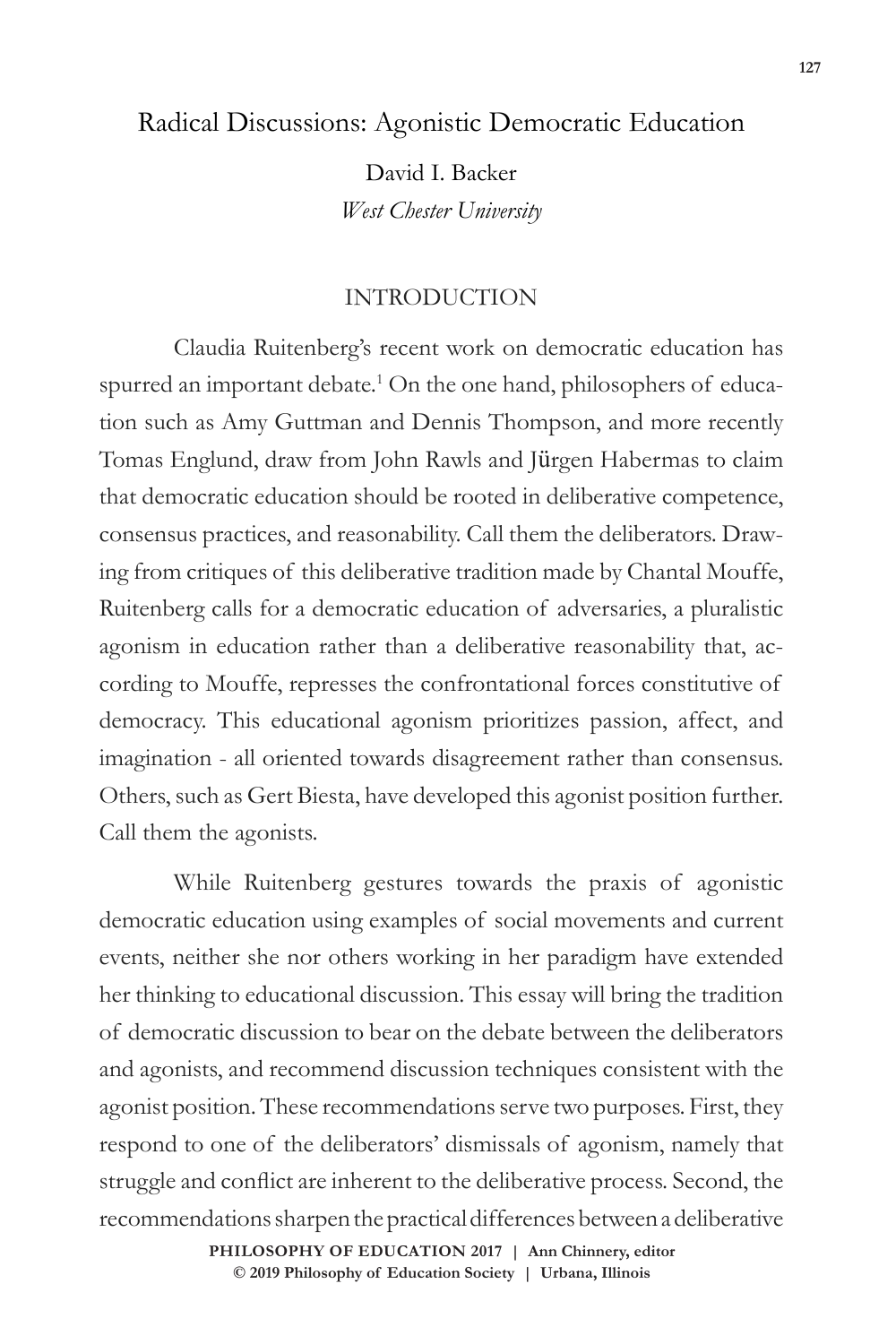and an agonistic democratic education viz. discussion in movements and classrooms.

### DELIBERATORS, AGONISTS, AND DISCUSSION

Martin Samuelsson has done important work in synthesizing the deliberators' position. Citing Zsuzsanna Chappell, Dennis Thompson, David Held, and Simone Chambers, he writes:

> Theories of deliberative democracy hold that the essence of democratic politics does not lie in voting and representation but in the common deliberation that underlies collective decision making ... At the core of these theories is the reason-giving requirement: Citizens and their representatives should justify to each other in a process of public deliberation the laws they impose on one another ... In short, a legitimate political order is one that can be justified to all those living under its law.<sup>2</sup>

Law and procedural communication, in the form reason-giving talk, are paramount in deliberative democracy. This focus on procedure carries over into deliberative democratic education. Citing Tomas Englund, Samuelsson summarizes:

> A deliberative educative situation ... is one in which (a) different views are confronted with one another and arguments for them are articulated; (b) there is tolerance and respect for the concrete other, and participants listen to each other's arguments; and (c) there are elements of collective-will formation, a desire to reach consensus or a temporary agreement.<sup>3</sup>

A democratic education distilled from the theory of deliberative democracy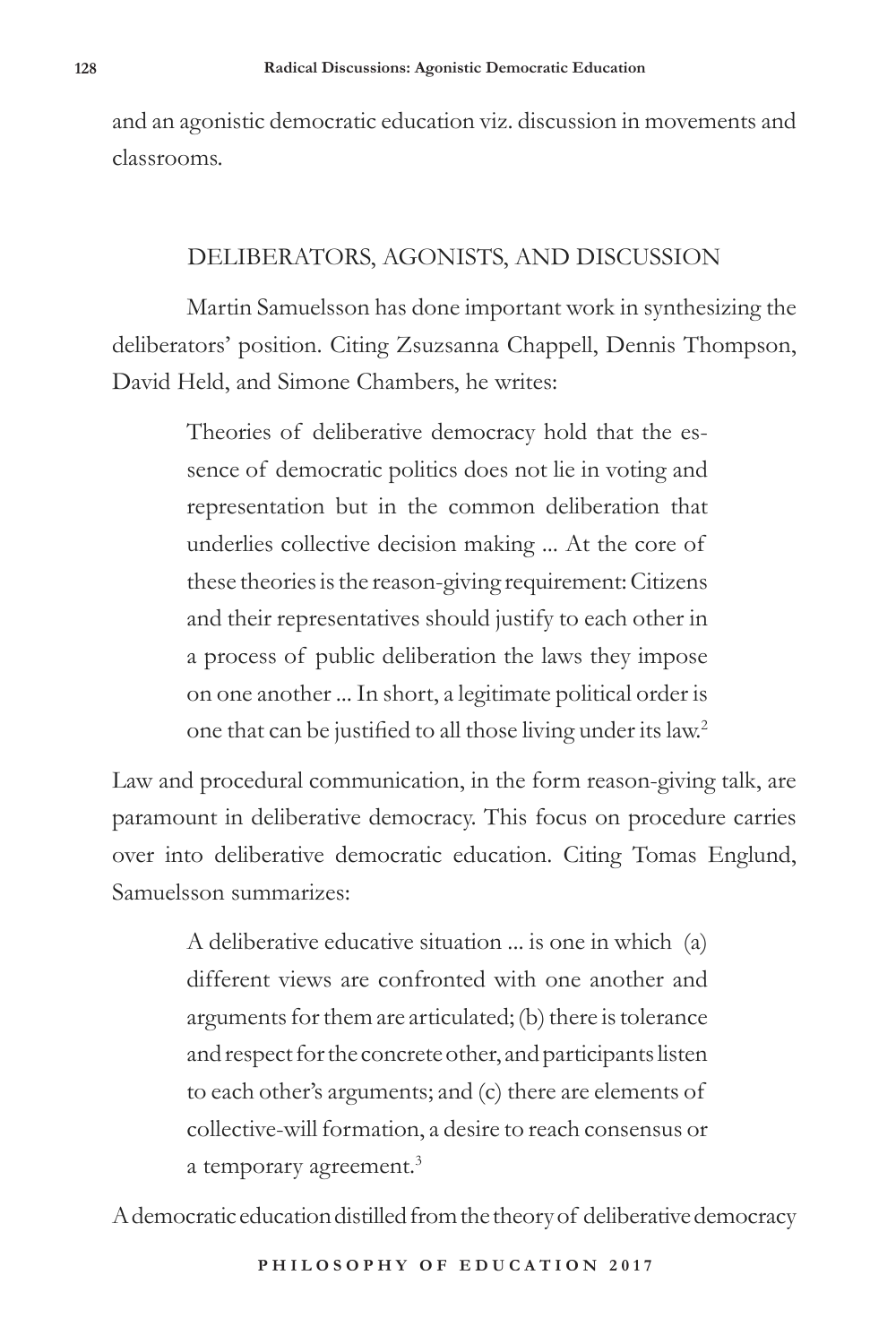emphasizes argumentation, a kind of civil-civic listening, and consensus. Preparing to vote is the paradigm activity for this democratic education: deliberative democratic education, Samuelsson writes, "emphasises the communicative formation of will and opinion that precedes voting."4

Ruitenberg's agonistic democratic education is in stark contrast. Whereas politics for the deliberators is equivalent to lawful and reasonable procedure, "the political" for Chantal Mouffe, writes Ruitenberg, is the realm of activity that lawful and reasonable procedure seeks to limit: "Instead of claiming that deliberative models are not working well enough to contain such conflict," says Ruitenberg, "Mouffe would argue that deliberative models have worked too well, eliminating important possibilities for agonistic, political conflict."<sup>5</sup>

> Politics, for Mouffe, is "the ensemble of practices, discourses and institutions which seek to establish a certain order and organize human coexistence in conditions that are always potentially conflictual because they are affected by the dimension of 'the political'." This dimension of "the political" is the opposition or, in Mouffe's words, "antagonism that is inherent in human relations" and "constitutive of human societies."<sup>6</sup>

The democratic education flowing downstream from this notion of the political looks quite different from the deliberators' democratic education. Agonistic democratic education educates for political emotions, fosters and encourages political dispute among conflicting identities, and understands left-right ideological tensions as irresolvable. Deliberators are centrists who value rational resolution, aiming at consensus. They work for an end to partisan polarization, treating contingency as contingent to the effectiveness of democratic institutions. Agonists view politics as struggle all the way down, prioritizing partisanship in the spirit of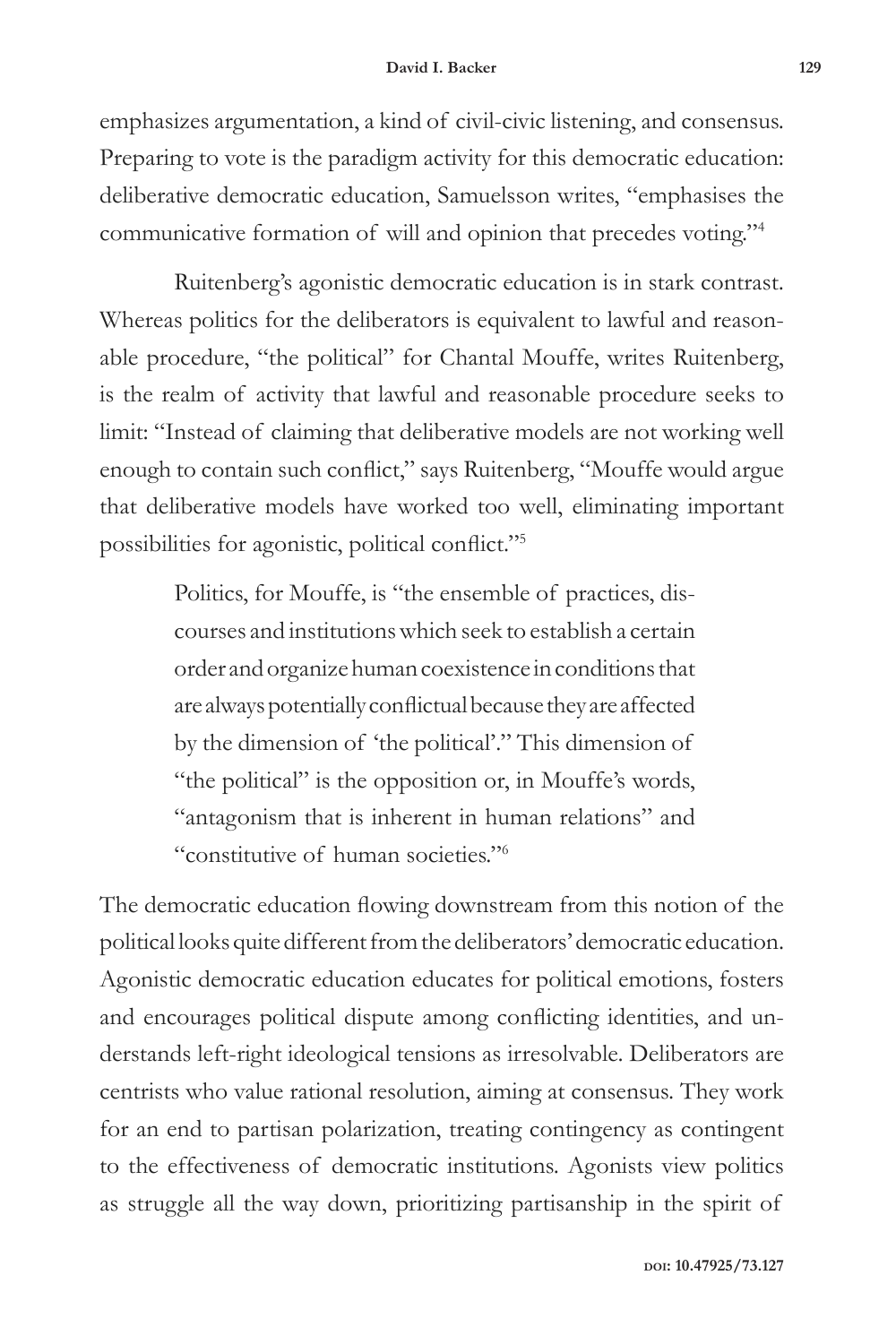protest, embracing contingency. For agonists, institutions should move in rhythm with struggle and difference, rather than against struggle and difference. Mouffe uses the notion of we/they to illustrate the difference: deliberators seek to eliminate a sense of we/they divisions in democratic politics, using institutions to dissolve it; while agonists embrace the sense of we/they divisions, and orient democratic institutions towards preventing the we/they from becoming destructive. In a word, agonists understand democracy with a spirit of protest, deliberators understand it with a spirit of procedure.

Deliberators argue that this split relies on a distinction without a difference (more on this later). The proof should be in the pedagogical pudding. I will focus on educational discussion as a test case. Participants speaking and listening in turns about shared questions is a frequent feature of classrooms and movements. Furthermore, there is a long research tradition arguing that discussion and democracy go hand in hand. David Bridges was the first to trace the democratic heritage of group talk that addresses questions in common, tracking the lineage of discussion and democracy from Pericles to John Milton to John Stuart Mill. Nicholas Burbules, building on Bridges' work in the adjacent field of dialogue studies, notes that discussion is the practice of democracy.7 Diana Hess argues that prohibiting discussion is akin to prohibiting democracy itself, and Walter Parker has claimed that discussion is a first form of democratic socialization.<sup>8</sup> Sophie Haroutunian-Gordon elaborates how interpretive discussion can develop the democratic values of tolerance and openness.<sup>9</sup> Further, in their recent work, Hess and Paula McAvoy advocate controversial issue discussions as a key form of political education for democracy.10

The discussive democracy tradition rarely converges with the debate between the deliberators and agonists. When it does, democratic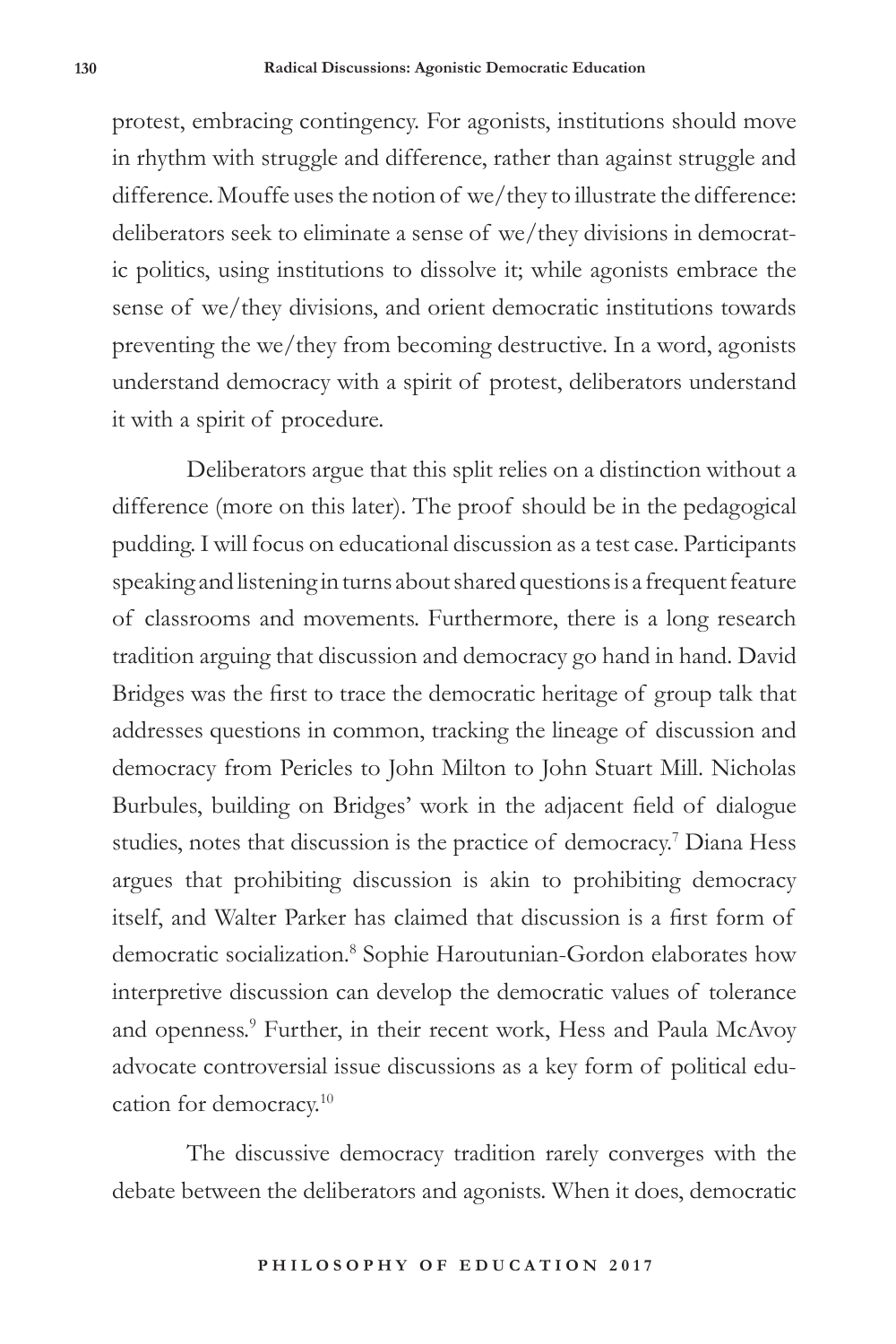discussion is theorized exclusively as deliberation. Samuelsson provides a typology of deliberative classroom discussion, for example, extending the deliberators' arguments to generate three features of a deliberative discussion: reason-giving, willingness to listen, and reaching consensus. Similarly, Hess and McAvoy in their recent work look at deliberative discussion techniques used in United States high schools, focusing on how students talk about positions on controversial political issues, such as abortion, through mock policy debates and activities mirroring the legislative process. Hess and McAvoy cite Thompson and Guttman explicitly. We have to imagine the agonists would disagree with this pedagogy, and that their discussion pedagogy would be substantively different than the deliberators'. Yet this has not necessarily been the case in the agonist literature.

# THE AGONISTS' DISCUSSION PROBLEM

Ruitenberg gestures towards agonistic discussion in "Conflict, Affect, and the Political: On Disagreement as Democratic Capacity." Following Simon Critchley, Ruitenberg calls for an "inductive political education" where "we respond ... to concrete situations in which we perceive an injustice, such as a labour strike, an act of police brutality, or the discriminatory treatment of migrant workers."11 Drawing from Yannis Stavrakakis, Ruitenberg stipulates that this inductive education should engage with social imaginaries and contested identities. Ruitenberg then gives an example of what this inductive education of social imaginary might look like in a discussion:

> ... it was a tragedy that, in December 2008, a 47-yearold woman burnt to death when she lit candles in her makeshift shelter under a shopping cart on Davie Street in Vancouver, Canada. It was also a stark reminder of the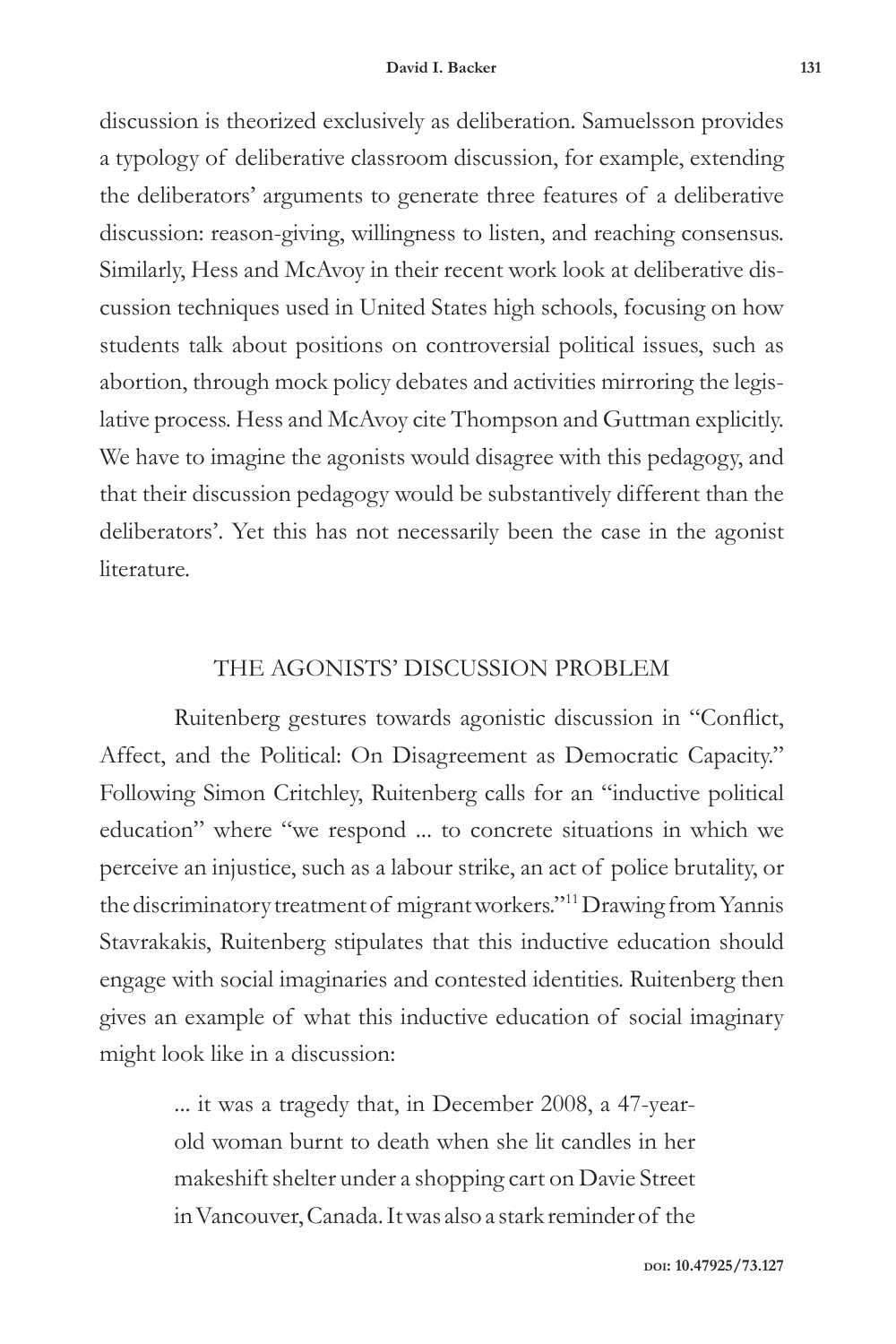injustice faced by homeless people whose only choice seems to be the cold street ...To take this tragic event as the point of departure for a discussion of social imaginaries would involve a discussion of broad political values and commitments - to individual liberty, social equality, and individual and collective responsibilities for mental health care and housing. Different from approaches that might focus on the procedural or policy aspects, the emotional responses to this event would be an explicit part of this discussion.<sup>12</sup>

An inductive political education that engages social imaginaries and responds to concrete situations of perceived injustice would look like a discussion about poverty. This discussion would include broad political values and emotional responses to the event as "an explicit part." Ruitenberg notes that "these emotional responses are what make some educators nervous to discuss 'charged' events such as the one I described above."13 An agonistic discussion takes up charged events, which might make some educators nervous, bringing controversy and passion into the classroom discussion.

Ruitenberg is not at odds with the discussive tradition in recommending such a discussion, nor is she at odds with the deliberative tradition. Controversy is uncontroversial in these literatures. Hess advocates facilitating controversial issue discussions about emotionally-charged topics, Haroutunian-Gordon incorporates the back-and-forth interpretability of textual meaning as central to her pedagogy, and Bridges called for disagreement during educational discussion, a point he takes from John Stuart Mill. Disagreement and conflicting points of view are expected in the discussive democracy literature and in deliberative democratic education. Ruitenberg's agonistic discussion thus appears equivalent to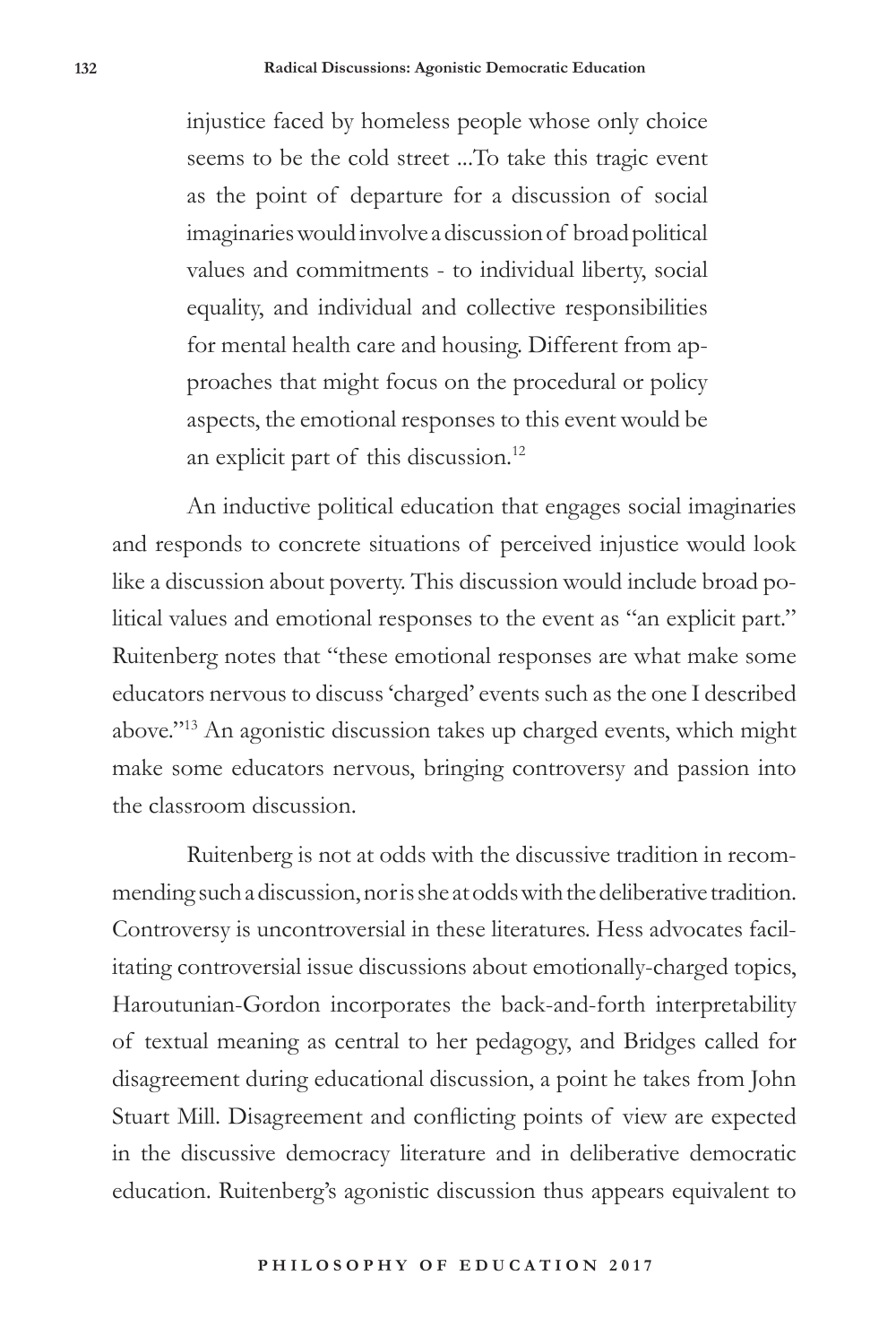discussions recommended by deliberators whose philosophy of democracy is contrary to hers. Deliberators have pointed out this equivalence when responding to Ruitenberg's agonistic critique. Englund, for instance, defends the deliberators by writing that disagreement is a built-in feature of deliberation: deliberators seeking consensus come from different points of view, and so there must be struggle and controversy when expressing those views during deliberation.<sup>14</sup> Claiming the Mouffian point against the deliberative tradition draws a distinction without a difference, Englund calls out Ruitenberg's critique of democratic education as unjust and misplaced. The discussive tradition somewhat confirms Englund's point here. Though that literature may not draw from the affective and adversarial epistemology set out by Chantal Mouffe, agonism is second-nature to those thinking about discussion as democratic education. When the philosophical rubber meets the pedagogical road in a formal discussion (be it in a classroom, office, or movement space), there is little disagreement about the need for disagreement over charged topics. Agreeing to disagree during discussion problematically aligns agonists with the deliberators. I call this a discussion problem for the agonist's democratic education.

Looking at this problem more closely, there is not an exact equivalence between agonists and deliberators when it comes to pedagogical recommendations. First, their chosen philosophers and intellectual discourses are distinct (e.g., Mouffe versus Rawls); second, Ruitenberg and Mouffe explicitly state that emotion and passion and conflict constitute democracy itself, whereas Englund, for instance, argues that passions are extraneous and disruptive. These are significant differences and points of contention. Yet the agonists still face a discussion problem when it comes to praxis. While the deliberators' and agonists' philosophies are different, and while the content of their discussions may differ thematically, their discussion praxes end up looking the same in the literature: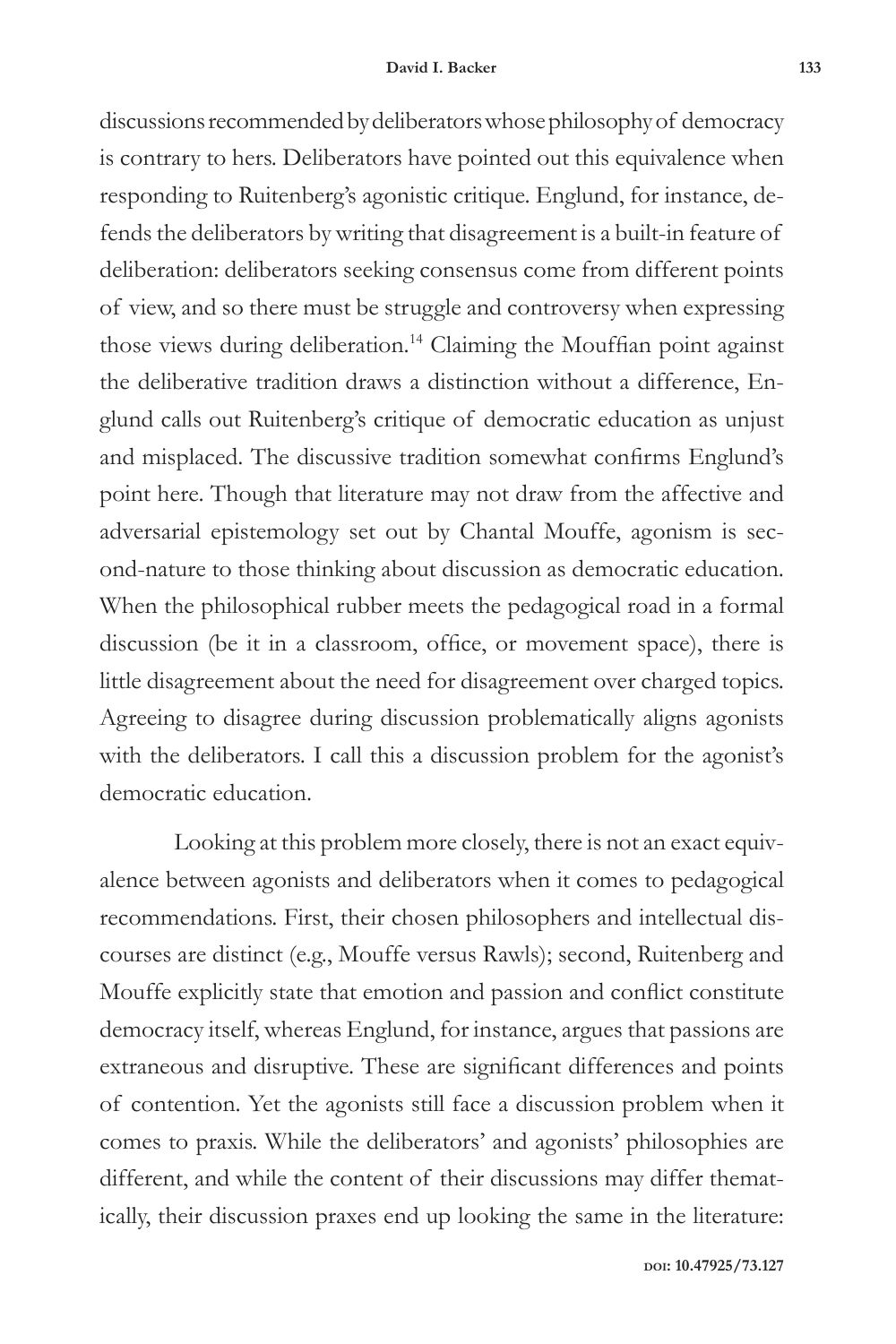they agree that disagreeing is a good thing during discussion. One could imagine Englund endorsing Ruitenberg's suggested discussion about poverty in Vancouver, for example, and bringing in divergent positions to that discussion.

How can agonists maintain our critique of deliberative democratic education if our pedagogical recommendations for discussion end up looking more or less the same as the deliberators'? What does agonism look like during discussion, if we do not want to slip into deliberation?

### RADICAL DISCUSSIONS

Ruitenberg and Englund's disagreements give clues. Ruitenberg writes that "emotional responses" should be an "explicit part" of the discussion, and that young people "should be given opportunities to experience this kind of disagreement and the affective commitments that drive it."15 Deliberators on the other hand feel uncomfortable with emotion during discussion. Englund claims that teachers should "hesitate in promoting" passionate positions, and that they should stick to what is "suitable" during classroom discussion.<sup>16</sup> For an agonistic discussion true to Ruitenberg's call, one that applies her thinking to the discussive democratic tradition, teachers should promote passionate talk about issues in ways that transgress the boundaries of suitability, rather than focusing on dispassionate utterances within the constraints of suitable contents or forms of speech. In the remainder of the essay I use these differences to operationalize protocols for discussions - what I call radical discussions - that fit the agonistic model of democratic education Ruitenberg has staked out.

There are two aspects to consider for any discussion protocol, radical or otherwise: form and content of speech. Form is how people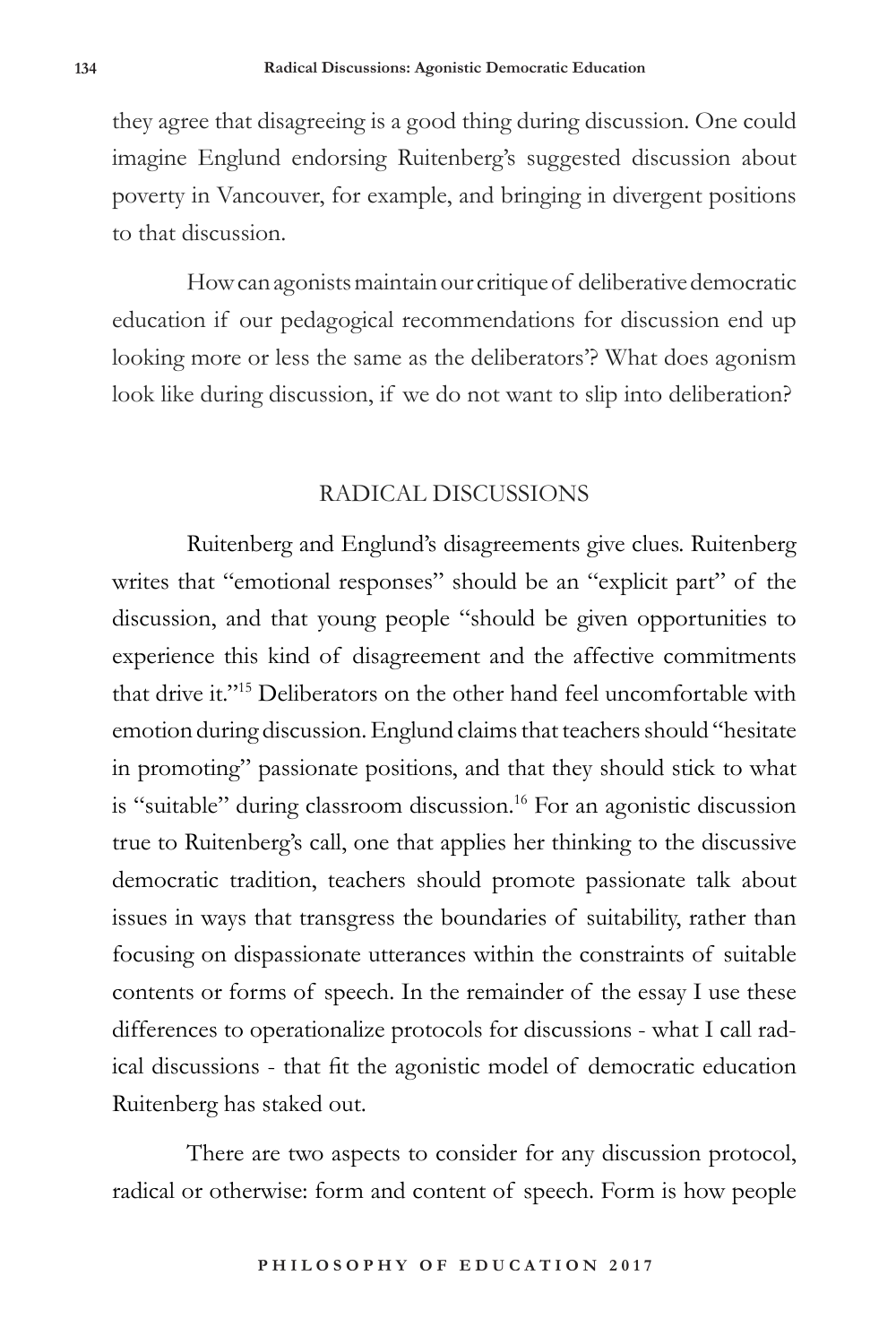speak and listen, in what sequence, and the types of things they say (questions, arguments, debates, digressions); whereas content is the particular words, texts, questions, and issues they talk about. One can give a lecture on non-hierarchical pedagogy for instance, and the form and content of this pedagogy are at odds. Alternatively, the way a group speaks and listens can vary in important ways as the content of their discussions stays the same: a recitation about the Movement for Black Lives is different than a conversation or debate or interrogation of that movement. Radical discussions, to be distinct from deliberative discussions, should be distinct in both their form and content.

In a forthcoming response to Samuelsson's 2016 essay, I critique deliberative discussion from the Ruitenbergian position, first by citing the importance of an equal and various sequence of turns.17 In an equal and various sequence, no single person repeatedly follows up comments, and each participant has equal opportunity to have the floor. Socratic dialogues tend not to have an equal and various sequence of moves, for instance: Socrates follows up most comments, insisting on being the questioner. I have also argued elsewhere that when a single voice dominates discussion, one voice remains the sole focus of attention, or when a facilitator refuses to permit other patterns or scripts during interaction, a monarchy forms in the discussive order. This monarchy makes masses out of participants rather than creating groups with them.<sup>18</sup> Given that the agonist perspective calls for multiple and plural collective identities, an agonistic facilitator would want to make sure that multiple people address each other in a mix of ways, rather than letting the same participants constantly address and be addressed by others. A deliberative facilitator would most likely want everyone to speak at appropriate times in specifically suitable ways, even when permitting student-to-student talking. While it is a small thing to permit participants to speak amongst themselves in a mix of moves, doing so can make a big difference in the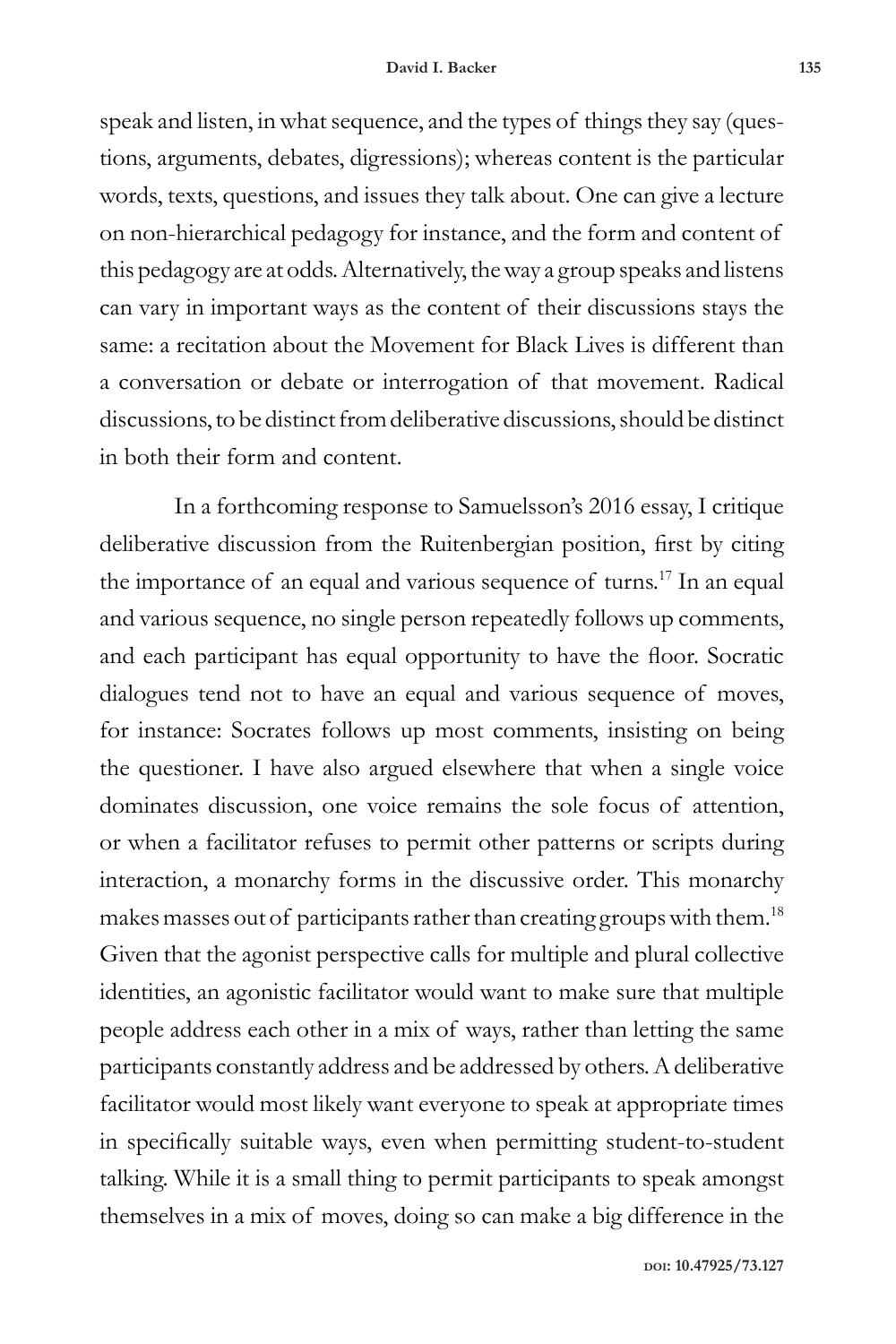rhythm, feeling, and outcome of the discussion. I contend that those qualities align with Ruitenberg's agonism: discussions permitting a mix of moves and a diverse distribution of authority are radical discussions. Two pedagogies work towards this mixture of moves during discussion: Harkness teaching, a form of student-centered discussion found mostly in elite private schools in the United States; and horizontal pedagogy, a set of techniques that emerged during the Occupy Wall Street movement in the New York City and were influenced by psychoanalysis and the work of Brazilian philosopher Walter O. Kohan.19

Continuing with discussive form, Ariel Sarid's distinction between deliberative and deconstructive dialogue is helpful for parsing the features of agonistic discussion from deliberative discussion. (The term dialogue here is not meant as a term of art. While it sometimes signals a related research tradition - from Socrates to Martin Buber, Paulo Freire, Mikhail Bahktin, Jonathan Lear, and the Philosophy for Children paradigm - I intend the word here as a synonym for discussion.) For Sarid, deconstructive dialogue takes its cue from Jacques Derrida, whereas communicative discourse (the deliberative correlate) follows Jürgen Habermas. While similar to, though importantly distinct figure from, Chantal Mouffe, Ruitenberg has worked extensively with Derrida and the deconstructive tradition, as has Mouffe. I argue the qualities of deconstructive discussion Sarid elaborates fit well with agonistic democratic education.

Whereas autonomy is the deliberative tradition's basic value, a deconstructive discussion, for Sarid, prioritizes difference and a plurality of voices, a "responsibility for preserving the otherness of the Other."<sup>20</sup> The favored personality attributes, or the personal qualities, that deconstructive discussion most encourages, are creativity and openness, such that there is a tendency to avoid structured or commonly-held perceptions, a tendency to accept unusual ideas, and an inclination towards flexibility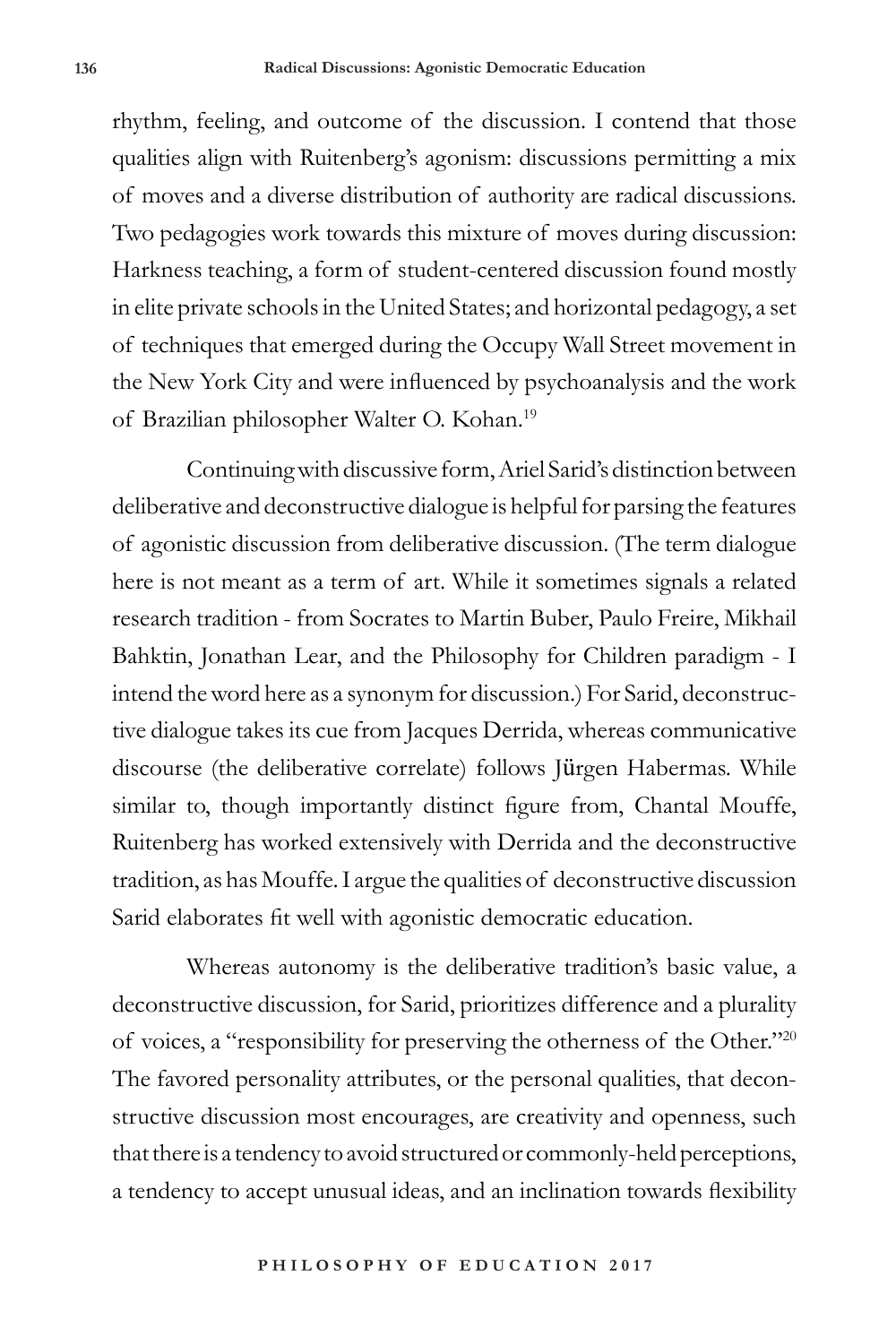and experimentation. This creative openness stands in contrast to the deliberative attribute of agreeableness. The pedagogical orientation of the facilitator in a deconstructive discussion is permissive, meaning that the facilitator places authority on the otherness of the other, though they will not be permissive with respect to domination, confronting ethical and practical dilemmas stemming from tensions created by the goal of lessening their authority as facilitator. Rather than the deliberative tradition's emphasis on communicative rationality, the dialogical process of a deconstructive discussion is an open-ended one, seeking to promote changes in comprehension or attitude toward a given concept or opinion, as well as achieving during the discussion a sense of justice grounded on the principles of friendliness, openness, and responsibility to the "Other." Similarly, whereas the end-result of deliberation is consensus, the end-result of a deconstructive dialogue is divergent change in meanings. Finally, most appropriately aligned with Ruitenberg's political education, the political orientation and organizational structure of a deconstructive discussion is not deliberative democracy but rather a radical democracy yet-to-come: the sustenance of irreducible singularity, inclusion of difference, and the ongoing dissolution of permanent hierarchy and authority.21

What should a radical discussion with these qualities look, sound, and feel like? A mix of moves, as described above, is an important suggestion for the form of such a radical discussion. But there is also the question of content. The Black Marxist feminist bell hooks is a key resource, as she includes activities and provocations for classroom discussion in her work. In *Teaching Community*, hooks writes a chapter on "Talking Race and Racism," making reference to teachers' "reluctance" to confront white supremacy, particularly when students openly claim that race is no longer an issue in the United States. She describes an activity she does in class that readies the ground for meaningful discussions about race: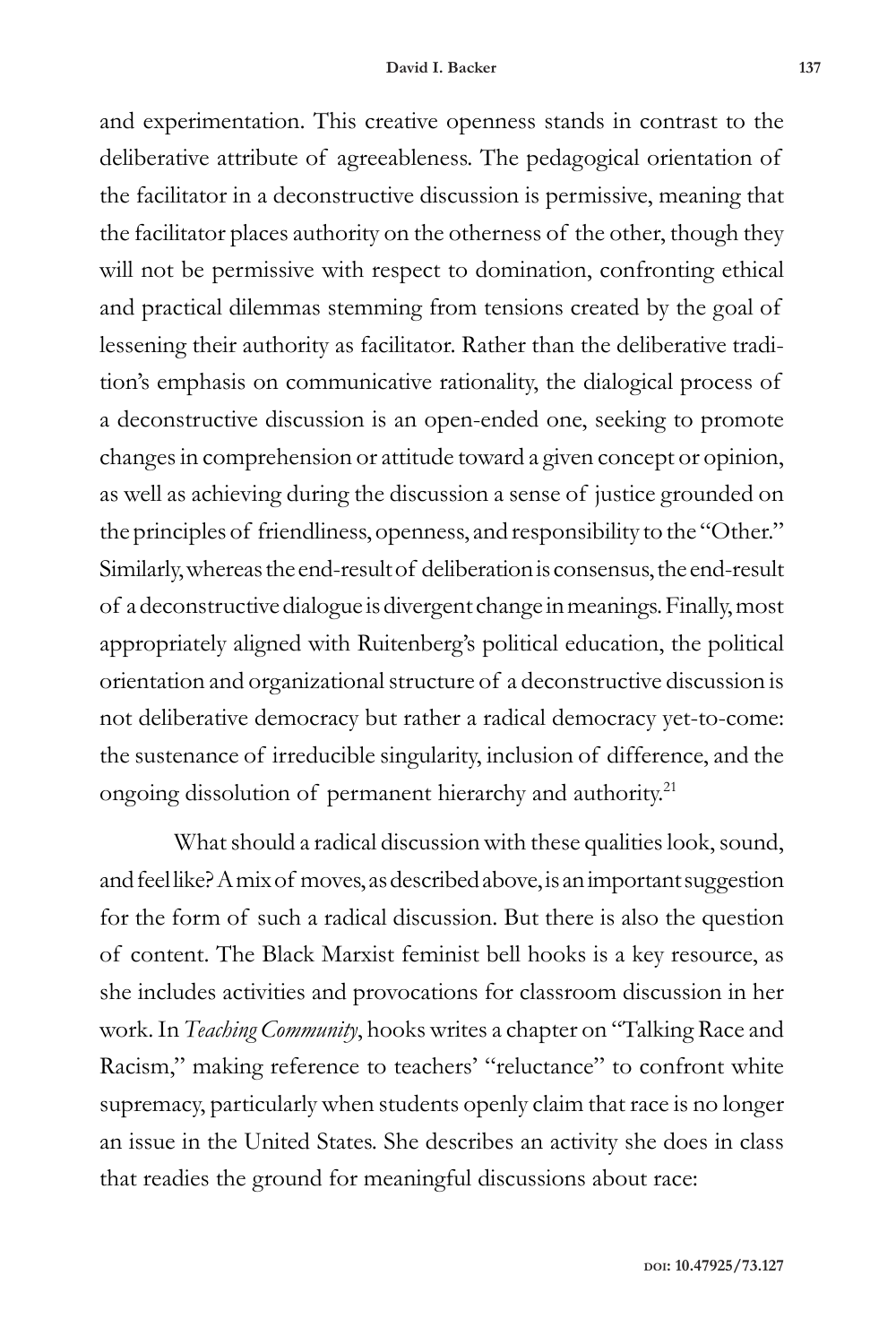In classroom settings I have often listened to groups of students tell me that racism really no longer shapes the contours of our lives, that there is just no such thing as racial difference, that "we are all just people." Then a few minutes later I give them an exercise. I ask if they were about to die and could choose to come back as a white male, a white female, a black female, or black male, which identity would they choose. Each time I do this exercise, most individuals, irrespective of gender or race invariably choose whiteness, and most often white maleness. Black females are the least chosen. When I ask students to explain their choice they proceed to do a sophisticated analysis of privilege based on race (with perspectives that take gender and class into consideration). This disconnect between their conscious repudiation of race as a marker of privilege and their unconscious understanding is a gap we have to bridge, an illusion that must be shattered before a meaningful discussion of race and racism can take place.<sup>22</sup>

This which-identity-would-you-choose exercise readies the ground for "meaningful discussion of race and racism,"23 since it takes a consensus about the non-existence of racial inequality and unearths an unconscious awareness about its existence. The exercise asks students to engage racism structurally through their identities and unconscious preferences. hooks writes the word "meaningful" to describe the kind of discussion for which this activity prepares participants, but "radical" also fits, given its usage in this essay. hooks goes on to mention another important content-related point for radical discussions. On the subject of challenging racist speech in formal settings, she observes that sometimes when a person of color challenges a white person's racist speech, the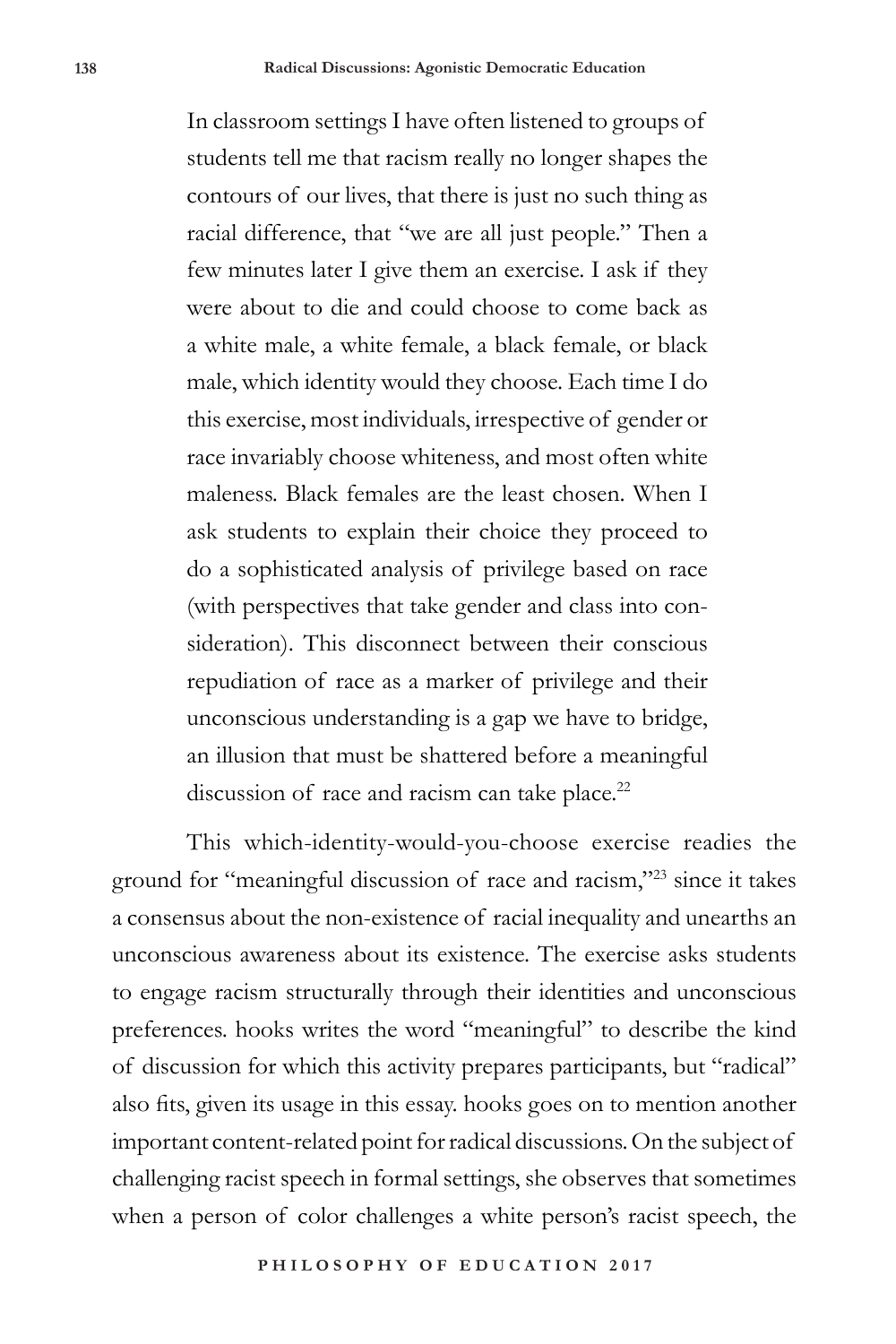group will treat the utterer of racist remarks as a victim and the person of color as a perpetrator. She goes on to speculate that:

> People often tell me that they do not share openly and candidly their thoughts about white-supremacist thought and racism for fear that they will say the wrong thing. And yet when this reason is interrogated it usually is shown to cover up the fear of conflict, the belief that saying the wrong thing will generate conflict, bad feeling, or lead to counterattack. Groups where white folks are in the majority often insist that race and racism does not really have much meaning in today's world because we are all so beyond caring about it. I ask them why they then have so much fear about speaking their minds. Their fear, their censoring silence, is indicative of the loaded meaning race and racism have in our society.<sup>24</sup>

This passage brings up several important pieces of content that radical discussions would include. The first is explicitly challenging racist speech. When a participant says something that is perceived to be, or actually is, racist, whether a microaggression or an overtly aggressive comment, it is important to stop the class and deal with that comment head on, perhaps even making it the topic of the discussion in place of the planned topic or activity (a facilitation rule might be to ask hurt participants to say "ouch," to which the speaker can say "oops," and a conversation ensues). The second important content-related concern in this passage is working through the fear of speaking one's mind about issues such as racism, and talking about it despite its apparent unsuitability. Radical discussions promote talk about how participants ourselves are subject to capitalist exploitation, gender oppression, colonialism, ableism, and so on, rather than repress the subject of our own subjection in the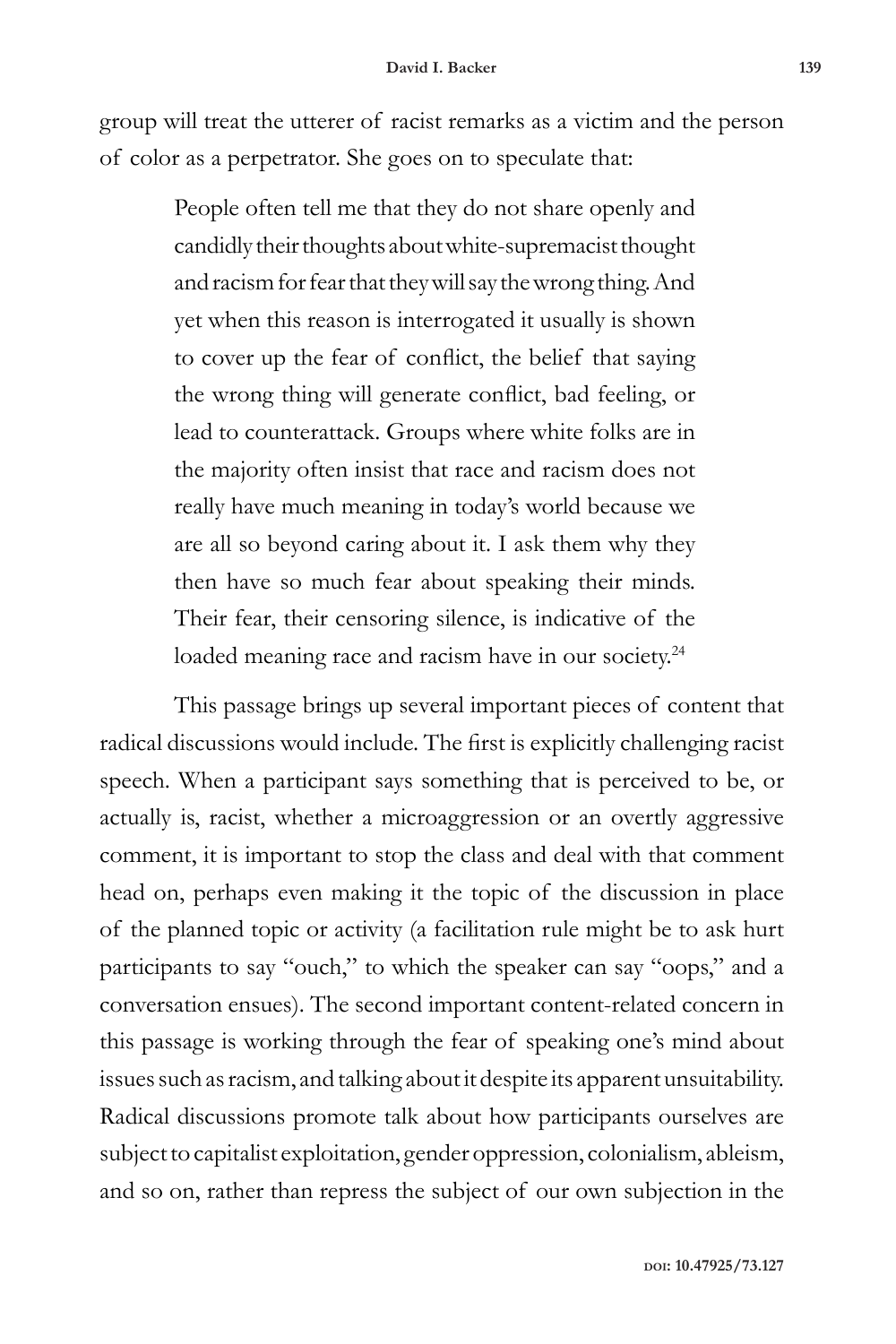name of suitable speech.

Race is only one social category that influences social experience, however, and the intersectionality paradigm led by Kimberlé Crenshaw is an important framework to use when selecting contents for radical discussion. Intersectionality research provides excellent content for radical discussions, exposing the way social categories such as race, gender, and class interlock and commingle in social practices. As an example, one could create a syllabus using intersectional research on educational practices of interest to teachers. Intersectional research on school shootings, bullying, cyberbullying, Black parents' school strategies for their children, solidarity programs for Latina middle schoolers, zero tolerance policies, inclusive education, and physical education, can show the agonistic pluralism inherent in those educational practices.<sup>25</sup>

 There are many resources available for form and content in radical discussions, too many to fully elaborate here. The website *Teaching for Change* recently posted a collection of resources for teaching about Black Lives Matter.<sup>26</sup> The listening working group led by Leonard Waks writes about important practices and theories of listening, and specifically noteworthy are Ashley Taylor's work on Megan Boler's pedagogy of discomfort and Suzanne Rice's work on Freirian listening.<sup>27</sup> The edited volume *Critical Pedagogy in the 21st Century* is a treasure trove of provocative materials that teachers and students of agonistic democracy can use in classrooms and movement spaces.28

## **CONCLUSION**

A burden of proof now falls on the deliberators. They must show that agonists recommending the radical discussions elaborated here still rely on a distinction without a difference when distinguishing their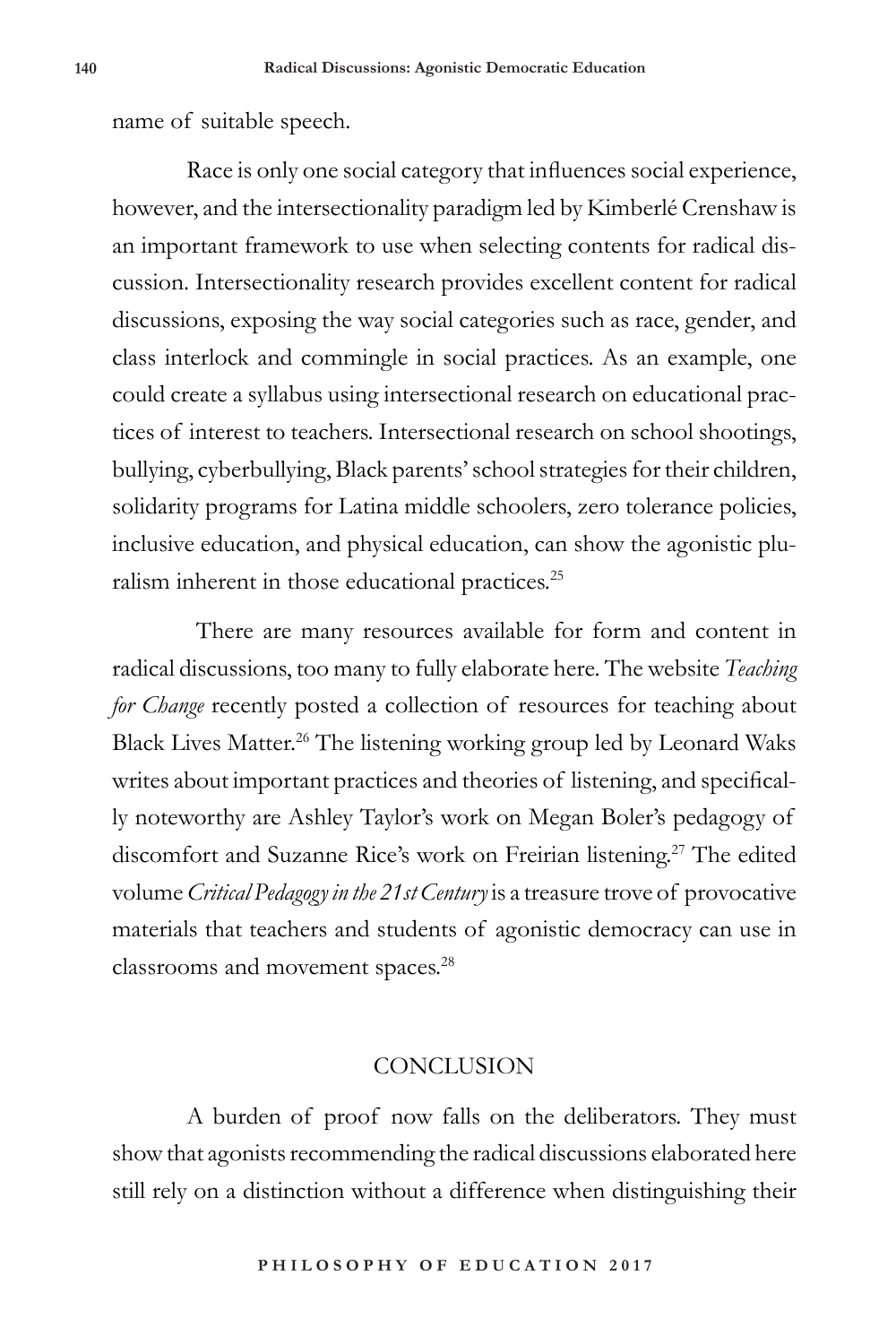model of democratic education from that of the deliberative tradition. If agonists rely on a distinction without a difference, then deliberators should welcome radical discussions that permit cross talk between participants in a mix of moves; deconstructive discussions that emphasize difference, otherness, and struggle with authority in the spirit of protest; discussions that unsettle participants' social imaginaries, confront micro and macro aggressive speech, and break through illusions about racism, sexism, and classism intersectionally. In my estimation, deliberators do not welcome such discussions, but I look forward to discussing the matter: President Donald Trump's election in the United States, amidst a global trend toward conservative, populist, and repressive nationalisms, calls for serious reflection on how we educate for democracy today.

2 Martin Samuelsson, "Education for Deliberative Democracy: A Typology of Classroom Discussions," *Democracy and Education* 24, no. 1 (2016): 1-9, 2.

3 Martin Samuelsson, "Education for Deliberative Democracy," 3; Cf. Tomas Englund, "Deliberative Communication: A Pragmatist Proposal," *Journal of Curriculum Studies* 38, no. 5 (2006): 503-520.

4 Samuelsson, "Education for Deliberative Democracy," 2.

5 Ruitenberg, "Educating Political Adversaries," 4.

6 Ruitenberg, "Conflict, Affect and the Political," 40.

8 Diana E. Hess, *Controversy in the Classroom: The Democratic Power of Ddiscussion*

<sup>1</sup> Claudia W. Ruitenberg, "Educating Political Adversaries: Chantal Mouffe and Radical Democratic Citizenship Education," *Studies in Philosophy and Education* 28, no. 3 (2009): 269-281; Claudia Ruitenberg, "What If Democracy Really Matters?," *Journal of Educational Controversy* 3, no. 1 (2008): 1-8; Claudia Ruitenberg, "Conflict, Affect, and the Political: On Disagreement as Democratic Capacity," *Factis Pax* 4, no. 1 (2010): 40-55; Claudia W. Ruitenberg, "Learning to Articulate: From Ethical Motivation to Political Demands," *Philosophy of Education 2010*, ed. Gert Biesta (Urbana-Champaign, IL.: Philosophy of Education Society, 2010): 372-380.

<sup>7</sup> David Bridges, *Education, Democracy & Discussion* (New York: University Press of America, 1979); Nicholas C. Burbules, *Dialogue in Teaching: Theory and Practice* (New York: Teachers College Press, 1993).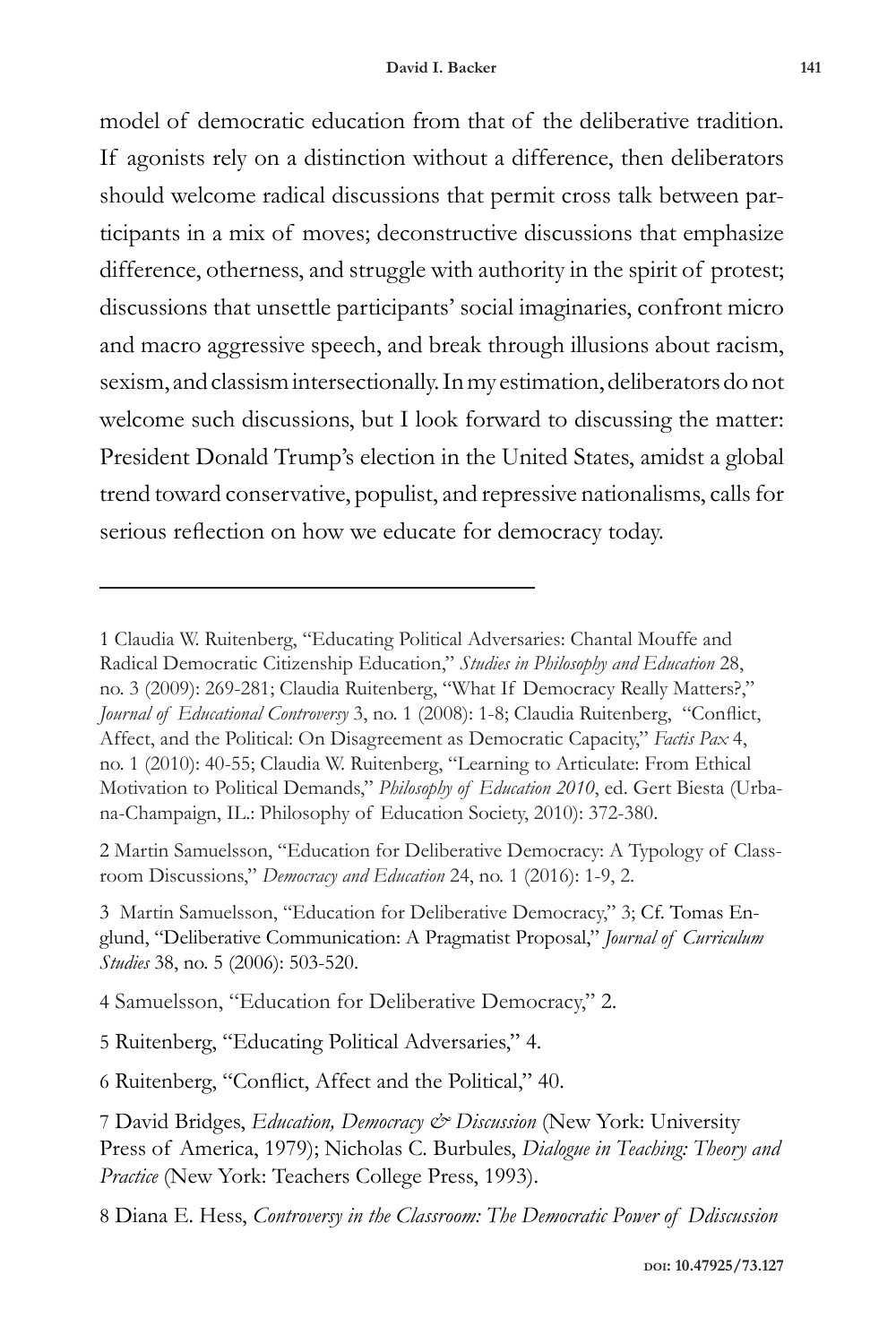(New York: Routledge, 2009); Walter Parker, *Teaching Democracy: Unity and Diversity in Public Life*, Vol. 14 (New York: Teachers College Press, 2003); Walter C. Parker, "Listening to Strangers: Classroom Discussion in Democratic Education," *Teachers College Record* 112, no. 11 (2010): 2815-2832.

9 Sophie Haroutunian-Gordon, *Learning to Teach Through Discussion: The Art of Turning the Soul* (New Haven, CT: Yale University Press, 2014).

10 Diana E. Hess and Paula McAvoy, *The Political Classroom: Evidence and Ethics in Democratic Education* (New York: Routledge, 2014), 4-5; Paula McAvoy and Diana Hess, "Classroom Deliberation in an Era of Political Polarization," *Curriculum Inquiry* 43, no. 1 (2013): 14-47.

11 Ruitenberg, "Conflict, Affect and the Political," 52.

12 Ibid.

13 Ibid.

14 Tomas Englund, "To Live Educationally: To Develop Curriculum in line with Cosmopolitan Inheritance," (paper presented at American Educational Research Association (AERA) annual conference, Vancouver, BC, 2012): 1-12.

15 Ruitenberg, "Educating Political Adversaries," 52.

16 Englund, "To Live Educationally," 9.

17 Samuelsson, "Education for Deliberative Democracy," 5; David I. Backer, "The Critique of Deliberative Discussion: A Response to Martin Samuelsson," *Democracy and Education* 25, no. 1 (2017).

18 David I. Backer, "The Mass Psychology of Classroom Discourse," *Educational Theory* 67, no. 1 (2017): 67-82.

19 David I. Backer, Matthew Bissen, Jacques Laroche, Aleksandra Perisic, and Jason Wozniak, "What is Horizontal Pedagogy?," in *Out of the Ruins: The Emergence of Radical Informal Learning Spaces*, eds., Robert H. Haworth and John M. Elmore (Oakland, CA: PM Press, 2017). Walter Kohan and Jason Wozniak, "Philosophy as Spiritual and Political Exercise in an Adult Literacy Course," *Thinking: The Journal of Philosophy for Children* 19, no. 4 (2009): 17-23.

20 Ariel Sarid, "Systematic Thinking on Dialogical Education," *Educational Philosophy and Theory* 44, no. 9 (2012): 926-941, 934.

21 Ibid., 936-940.

22 bell hooks, *Teaching Community: A Pedagogy of Hope* (New York: Psychology Press, 2003), 25.